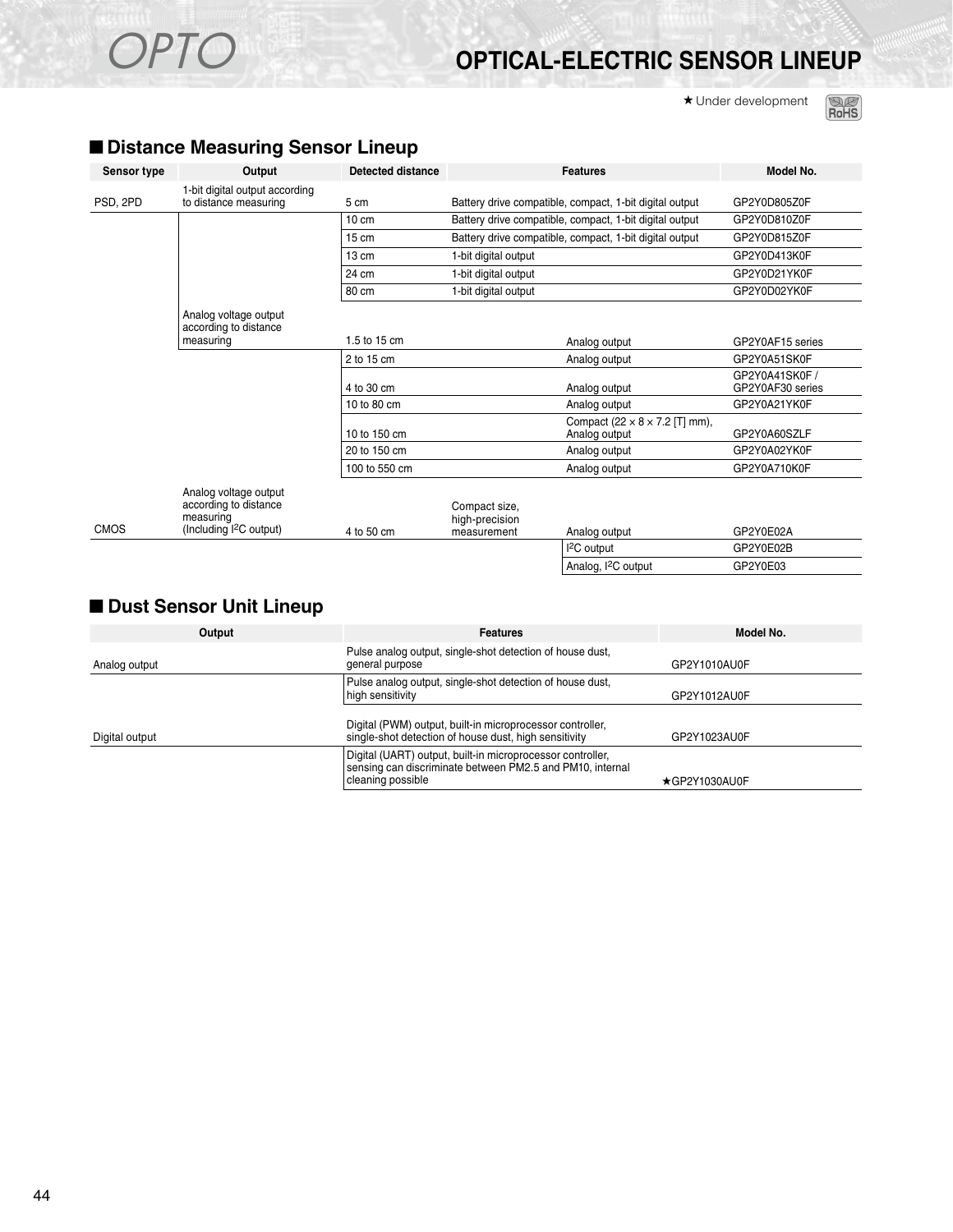# OPTO **DISTANCE MEASURING SENSORS**

 $R$ ohs

#### ■ **Distance Measuring Sensors (1) PSD, 2PD Type**

#### ◆**Digital Output** (Ta = 25°C)

|              |                              |                                                                                                                                                                                                                                                    |                | Absolute maximum ratings | Electro-optical characteristics*1 |            |           |                                |
|--------------|------------------------------|----------------------------------------------------------------------------------------------------------------------------------------------------------------------------------------------------------------------------------------------------|----------------|--------------------------|-----------------------------------|------------|-----------|--------------------------------|
| Model No.    | Detected<br>distance<br>(cm) | Features                                                                                                                                                                                                                                           | Vcc<br>(V)     | Topr<br>$(^{\circ}C)$    | <b>VOH</b><br>(V)                 | VOL<br>(V) | Operating | Dissipation current<br>Standby |
|              |                              |                                                                                                                                                                                                                                                    |                |                          | MIN.                              | MAX.       | (mA)      | $(\mu A)$                      |
| GP2Y0D805Z0F | 5                            | Light detector,<br>infrared LED and signal processing circuit.<br>short distance measuring type,<br>battery drive compatible<br>(operating power supply: 2.7 to 6.2 V)                                                                             | $-0.3$ to $+7$ | $-10$ to $+60$           | $Vec - 0.6$                       | 0.6        | MAX. 6.5  | MAX <sub>8</sub>               |
| GP2Y0D810Z0F | 10                           | Light detector,<br>infrared LED and signal processing circuit,<br>short distance measuring type,<br>battery drive compatible<br>(operating power supply: 2.7 to 6.2 V)                                                                             | $-0.3$ to $+7$ | $-10$ to $+60$           | $Vec - 0.6$                       | 0.6        | MAX. 6.5  | MAX. 8                         |
| GP2Y0D815Z0F | 15                           | Light detector.<br>infrared LED and signal processing circuit.<br>short distance measuring type,<br>battery drive compatible<br>(operating power supply: 2.7 to 6.2 V)                                                                             | $-0.3$ to $+7$ | $-10$ to $+60$           | $Vcc - 0.6$                       | 0.6        | MAX. 6.5  | MAX.8                          |
| GP2Y0D413K0F | 13                           | Distance measuring sensor united with PSD <sup>*2</sup> ,<br>infrared LED and signal processing circuit,<br>digital voltage output according to the measured<br>distance                                                                           | $-0.3$ to $+7$ | $-10$ to $+60$           | $Vec - 0.3$                       | 0.6        |           |                                |
| GP2Y0D21YK0F | 24                           | Distance measuring sensor united with PSD <sup>*2</sup> ,<br>infrared LED and signal processing circuit,<br>digital voltage output according to the measured<br>distance                                                                           | $-0.3$ to $+7$ | $-10$ to $+60$           | $Vec - 0.3$                       | 0.6        | MAX, 40   |                                |
| GP2Y0D02YK0F | 80                           | Distance measuring sensor united with PSD <sup>*2</sup> ,<br>infrared LED and signal processing circuit,<br>long distance measuring type<br>(No external control signal required),<br>digital voltage output according to the measured<br>distance | $-0.3$ to $+7$ | $-10$ to $+60$           | $Vec - 0.3$                       | 0.6        | MAX. 50   |                                |

\*1  $Vcc = 5 V$ 

\*2 PSD: Position Sensitive Detector

**Notice**<br>In the absence of confirmation by device specification sheets, SHARP takes no responsibility for any defects that may occur in<br>equipment using any SHARP devices shown in catalogs, data books, etc.<br>Except where spe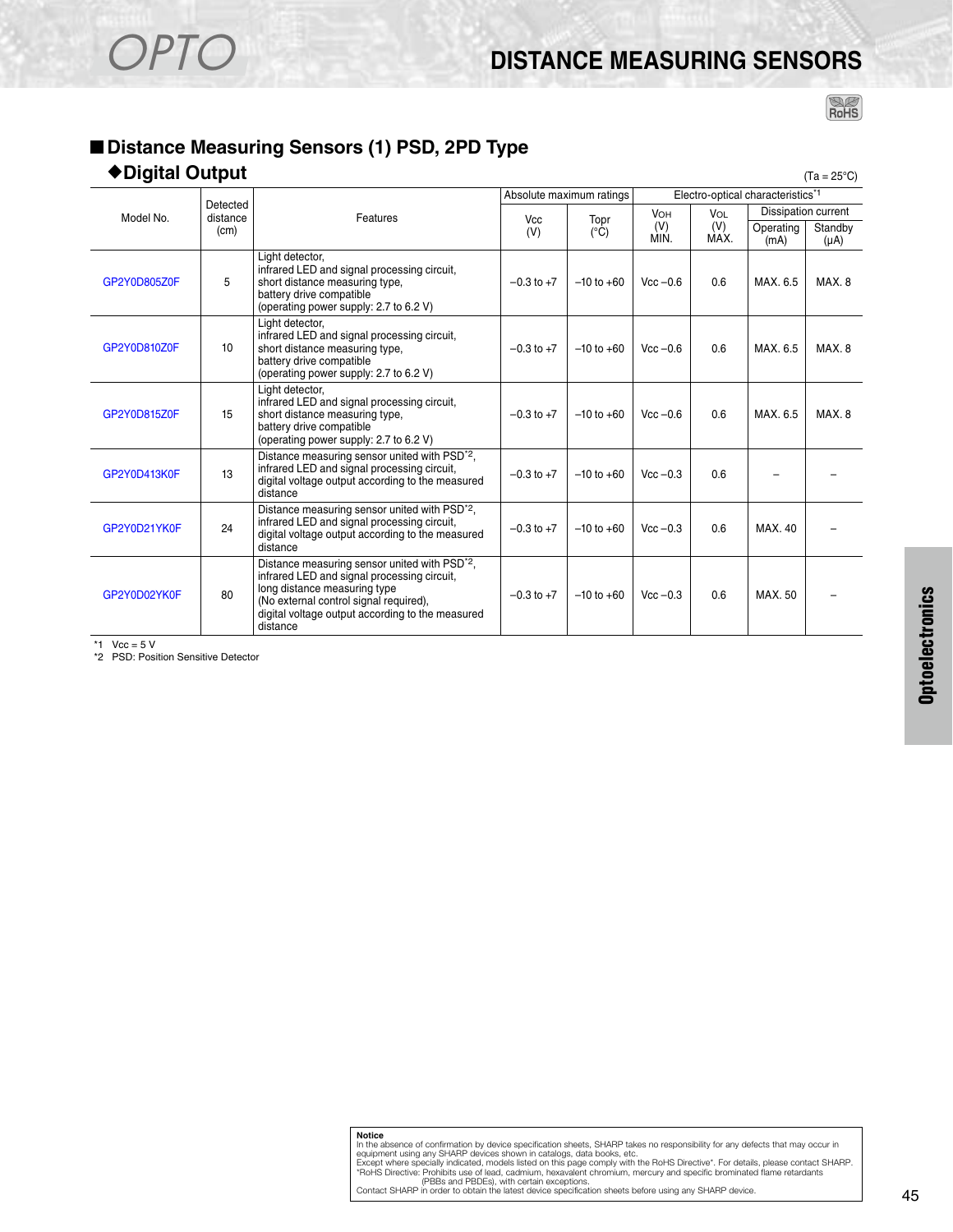## ■ **Distance Measuring Sensors (1) PSD, 2PD Type**

#### ◆ Analog Output (Ta = 25°C)

|                  | Absolute maximum ratings              |                                                                                                                                                                                                                                           |                  | Electro-optical characteristics*1 |                                                                                                                 |                                                   |                        |
|------------------|---------------------------------------|-------------------------------------------------------------------------------------------------------------------------------------------------------------------------------------------------------------------------------------------|------------------|-----------------------------------|-----------------------------------------------------------------------------------------------------------------|---------------------------------------------------|------------------------|
| Model No.        | <b>Distance</b><br>measuring<br>range | Features                                                                                                                                                                                                                                  | Vcc              | Topr                              | <b>VOH</b><br><b>VOL</b><br>(V)<br>(V)                                                                          |                                                   | Dissipation<br>current |
|                  | (cm)                                  |                                                                                                                                                                                                                                           | (V)              | $(^{\circ}C)$                     | MIN.                                                                                                            | MAX.                                              | Operating<br>(mA)      |
| GP2Y0AF15 series | 1.5 to 15                             | Distance measuring sensor united with PSD <sup>*2</sup> ,<br>infrared LED and signal processing circuit,<br>short measuring cycle (16.5 ms), compact,<br>lineup of various connector shapes                                               | $-0.3$ to $+7$   | $-10$ to $+60$                    | $Vo$ (TYP.) = 0.4 V<br>$(at L = 15 cm)$ ,<br>$\Delta$ Vo (TYP.) = 2.3 V<br>(at L = 15 cm $\rightarrow$ 1.5 cm)  |                                                   | <b>TYP. 17</b>         |
| GP2Y0A51SK0F     | 2 to 15                               | Distance measuring sensor united with PSD <sup>*2</sup> ,<br>infrared LED and signal processing circuit,<br>short measuring cycle (16.5 ms)                                                                                               | $-0.3$ to $+7$   | $-10$ to $+60$                    | $Vo$ (TYP.) = 0.4 V<br>$(at L = 15 cm).$<br>$\Delta$ Vo (TYP.) = 2.25 V                                         | (at L = 15 cm $\rightarrow$ 2 cm)                 | <b>TYP. 12</b>         |
| GP2Y0AF30 series | 4 to 30                               | Distance measuring sensor united with PSD <sup>*2</sup> ,<br>infrared LED and signal processing circuit,<br>short measuring cycle (16.5 ms), compact,<br>lineup of various connector shapes                                               | $-0.3$ to $+7$   | $-10$ to $+60$                    | $Vo$ (TYP.) = 0.4 V<br>(at $L = 30$ cm).<br>$\Delta$ Vo (TYP.) = 2.3 V<br>(at L = 30 cm $\rightarrow$ 4 cm)     |                                                   | <b>TYP. 17</b>         |
| GP2Y0A41SK0F     | 4 to 30                               | Distance measuring sensor united with PSD <sup>*2</sup> ,<br>infrared LED and signal processing circuit,<br>short measuring cycle (16.5 ms)                                                                                               | $-0.3$ to $+7$   | $-10$ to $+60$                    | $Vo$ (TYP.) = 0.4 V<br>$(at L = 30 cm)$ ,<br>$\Delta$ Vo (TYP.) = 2.25 V<br>(at L = 30 cm $\rightarrow$ 4 cm)   |                                                   | <b>MAX.22</b>          |
| GP2Y0A21YK0F     | 10 to 80                              | Distance measuring sensor united with PSD <sup>*2</sup> ,<br>infrared LED and signal processing circuit,<br>linear voltage output                                                                                                         | $-0.3$ to $+7$   | $-10$ to $+60$                    | $Vo$ (TYP.) = 0.4 V<br>$(at L = 80 cm)$ ,<br>$\Delta$ Vo (TYP.) = 1.9 V<br>(at L: 80 cm $\rightarrow$ 10 cm)    |                                                   | MAX. 40                |
| GP2Y0A60SZLF     | 10 to 150                             | Distance measuring sensor united with PSD <sup>*2</sup> ,<br>infrared LED and signal processing circuit,<br>compact type $(22 \times 8 \times 7.2 \text{ mm})$ ,<br>long distance measuring type<br>(No external control signal required) | $-0.3$ to $+5.5$ | $-10$ to $+60$                    | $Vo$ (TYP.) = 0.65 V<br>$\Delta$ Vo (TYP.) = 3.0 V<br>(at L = 150 cm $\rightarrow$ 20 cm)                       | *3<br>$(at L = 150 cm)$ ,                         | MAX. 50                |
| GP2Y0A02YK0F     | 20 to 150                             | Distance measuring sensor united with PSD <sup>*2</sup> ,<br>infrared LED and signal processing circuit,<br>long distance measuring type<br>(No external control signal required)                                                         | $-0.3$ to $+7$   | $-10$ to $+60$                    | $Vo$ (TYP.) = 0.4 V<br>$(at L = 150 cm).$<br>$\Delta$ Vo (TYP.) = 2.05 V<br>(at L = 150 cm $\rightarrow$ 20 cm) |                                                   | MAX. 50                |
| GP2Y0A710K0F     | 100 to 550                            | Distance measuring sensor united with PSD <sup>*2</sup> ,<br>infrared LED and signal processing circuit,<br>long distance measuring type<br>(No external control signal required)                                                         | $-0.3$ to $+7$   | $-10$ to $+60$                    | $Vo$ (TYP.) = 2.5 V<br>(at L = 100 cm $\rightarrow$ 200 cm)                                                     | $(at L = 100 cm)$ ,<br>$\Delta$ Vo (TYP.) = 0.7 V | <b>TYP. 30</b>         |

\*1  $Vcc = 5 V$ 

\*2 PSD: Position Sensitive Detector \*3 When Vcc = 3 V: Vo (TYP.) = 0.35 V (at L = 150 cm); ∆Vo (TYP.) = 1.6 V (at L = 150 cm → 20 cm)

#### ■ **Distance Measuring Sensors (2) CMOS type** ◆ Analog Output (Including I<sup>2</sup>C output) (Ta = 25°C)

 $R$ <sub>Ro</sub>HS

|           |                                               |                                                                                                                                                                                                                           | Absolute maximum ratings |                       | Electro-optical characteristics <sup>*1</sup>                                                      |                                                                                                                                                |                        |
|-----------|-----------------------------------------------|---------------------------------------------------------------------------------------------------------------------------------------------------------------------------------------------------------------------------|--------------------------|-----------------------|----------------------------------------------------------------------------------------------------|------------------------------------------------------------------------------------------------------------------------------------------------|------------------------|
| Model No. | <b>Distance</b><br>measuring<br>range<br>(cm) | Features                                                                                                                                                                                                                  | Vcc<br>(V)               | Topr<br>$(^{\circ}C)$ | <b>VOH</b><br>(V)<br>MIN.                                                                          | <b>VOL</b><br>(V)<br>MAX.                                                                                                                      | Dissipation<br>current |
|           |                                               |                                                                                                                                                                                                                           |                          |                       |                                                                                                    |                                                                                                                                                | Operating<br>(mA)      |
| GP2Y0E02A | 4 to 50                                       | Infrared LED and CMOS image sensor with built-in<br>signal processing circuit, compact size<br>$(18.9 \times 8 \times 5.2 \text{ mm})$ , high-precision measurement,<br>analog output                                     | $-0.3$ to $+3.6$         | $-10$ to $+60$        | VOUT (A) $1 = 0.3$ to 0.8 V<br>$(at L = 50 cm).$<br>VOUT (A) $3 = 2.1$ to 2.3 V<br>$(at L = 4 cm)$ |                                                                                                                                                | MAX. 36                |
| GP2Y0E02B | 4 to 50                                       | Infrared LED and CMOS image sensor with built-in<br>signal processing circuit, compact size<br>$(18.9 \times 8 \times 5.2 \text{ mm})$ , high-precision measurement,<br>I <sup>2</sup> C output                           | $-0.3$ to $+3.6$         | $-10$ to $+60$        | $D1 = 45$ to 50 cm<br>$(at L = 50 cm)$ ,<br>$D3 = 3$ to 5 cm<br>$(at L = 4 cm)$                    |                                                                                                                                                | MAX. 36                |
| GP2Y0E03  | 4 to 50                                       | Infrared LED and CMOS image sensor with built-in<br>signal processing circuit, compact size<br>$(16.7 \times 11 \times 5.2 \text{ mm})$ , high-precision measurement,<br>analog / I <sup>2</sup> C output both compatible | $-0.3$ to $+5.5$         | $-10$ to $+60$        |                                                                                                    | VOUT (A) $1 = 0.3$ to 0.8 V,<br>$D1 = 45$ to 50 cm<br>$(at L = 50 cm).$<br>VOUT (A) $3 = 2.1$ to 2.3 V,<br>$D3 = 3$ to 5 cm<br>$(at L = 4 cm)$ | MAX. 36                |

\*1  $Vcc = 5 V$ 

| Notice                                                                                                                           |
|----------------------------------------------------------------------------------------------------------------------------------|
| In the absence of confirmation by device specification sheets, SHARP takes no responsibility for any defects that may occur in   |
| equipment using any SHARP devices shown in catalogs, data books, etc.                                                            |
| Except where specially indicated, models listed on this page comply with the RoHS Directive*. For details, please contact SHARP. |
| *RoHS Directive: Prohibits use of lead, cadmium, hexavalent chromium, mercury and specific brominated flame retardants           |
| (PBBs and PBDEs), with certain exceptions.                                                                                       |
| Contact SHARP in order to obtain the latest device specification sheets before using any SHARP device.                           |
|                                                                                                                                  |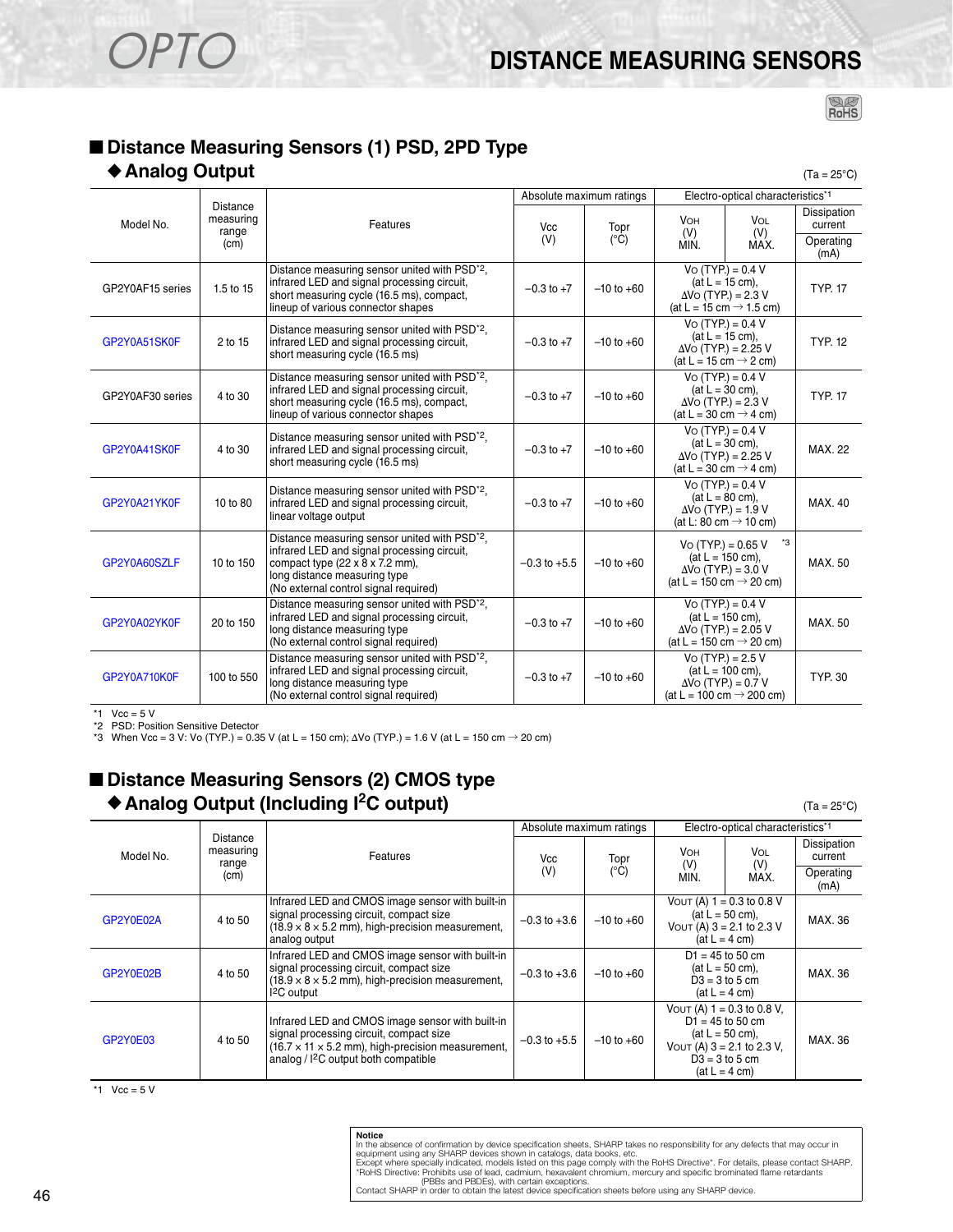## **OPTO** DISTANCE MEASURING SENSORS /<br>DUST SENSOR UNIT **DUST SENSOR UNIT**

★ Under development





### ■ **Dust Sensor Unit** (Ta = 25°C)

|               |                                                                                                                                                                                                                              |                       |                       |                                 |                                                                    | ,                                                           |  |
|---------------|------------------------------------------------------------------------------------------------------------------------------------------------------------------------------------------------------------------------------|-----------------------|-----------------------|---------------------------------|--------------------------------------------------------------------|-------------------------------------------------------------|--|
|               |                                                                                                                                                                                                                              | Topr<br>$(^{\circ}C)$ | Operating             | Electro-optical characteristics |                                                                    |                                                             |  |
| Model No.     | Features                                                                                                                                                                                                                     |                       | supply voltage<br>(V) | Dissipation<br>current<br>(mA)  | <b>Detection</b><br>concentration<br>$\mu$ g/m <sup>3</sup> (TYP.) | Output                                                      |  |
| GP2Y1010AU0F  | . Built-in infrared emitting diode,<br>photodiode and signal processing circuit<br>• Compact, single-shot detection of house dust<br>• Output: Analog voltage                                                                |                       | 4.5 to 5.5            | <b>TYP. 11</b>                  | 0 to 600                                                           | Analog voltage                                              |  |
| GP2Y1012AU0F  | • High sensitivity<br>. Built-in infrared emitting diode,<br>photodiode and signal processing circuit<br>• Compact, single-shot detection of house dust<br>• Output: Analog voltage                                          |                       | 4.5 to 5.5            | <b>TYP. 11</b>                  | 0 to 240                                                           | Analog voltage                                              |  |
| GP2Y1023AU0F  | • High sensitivity<br>• Built-in microcomputer<br>. Built-in infrared emitting diode,<br>photodiode and signal processing circuit<br>• Compact, single-shot detection of house dust<br>• Output: Digital signal output (PWM) | $-10$ to $+65$        | 4.75 to 5.25          | <b>TYP. 15</b>                  | 0 to 240                                                           | Digital signal (PWM)<br>Temperature correction<br>Averaging |  |
| ★GP2Y1030AU0F | · Built-in infrared emitting diode,<br>photodiode and signal processing circuit<br>• Built-in microcomputer<br>• Sensing can discriminate between PM2.5 and<br><b>PM10</b><br>• Internal cleaning possible                   |                       | 3 to 5.5              | <b>TYP. 25</b>                  | 0 to 500                                                           | Digital signal (UART)                                       |  |





## **Notice** In the absence of confirmation by device specification sheets, SHARP takes no responsibility for any defects that may occur in<br>equipment using any SHARP divides shown in catalogis, data books, etc.<br>Except where specially i